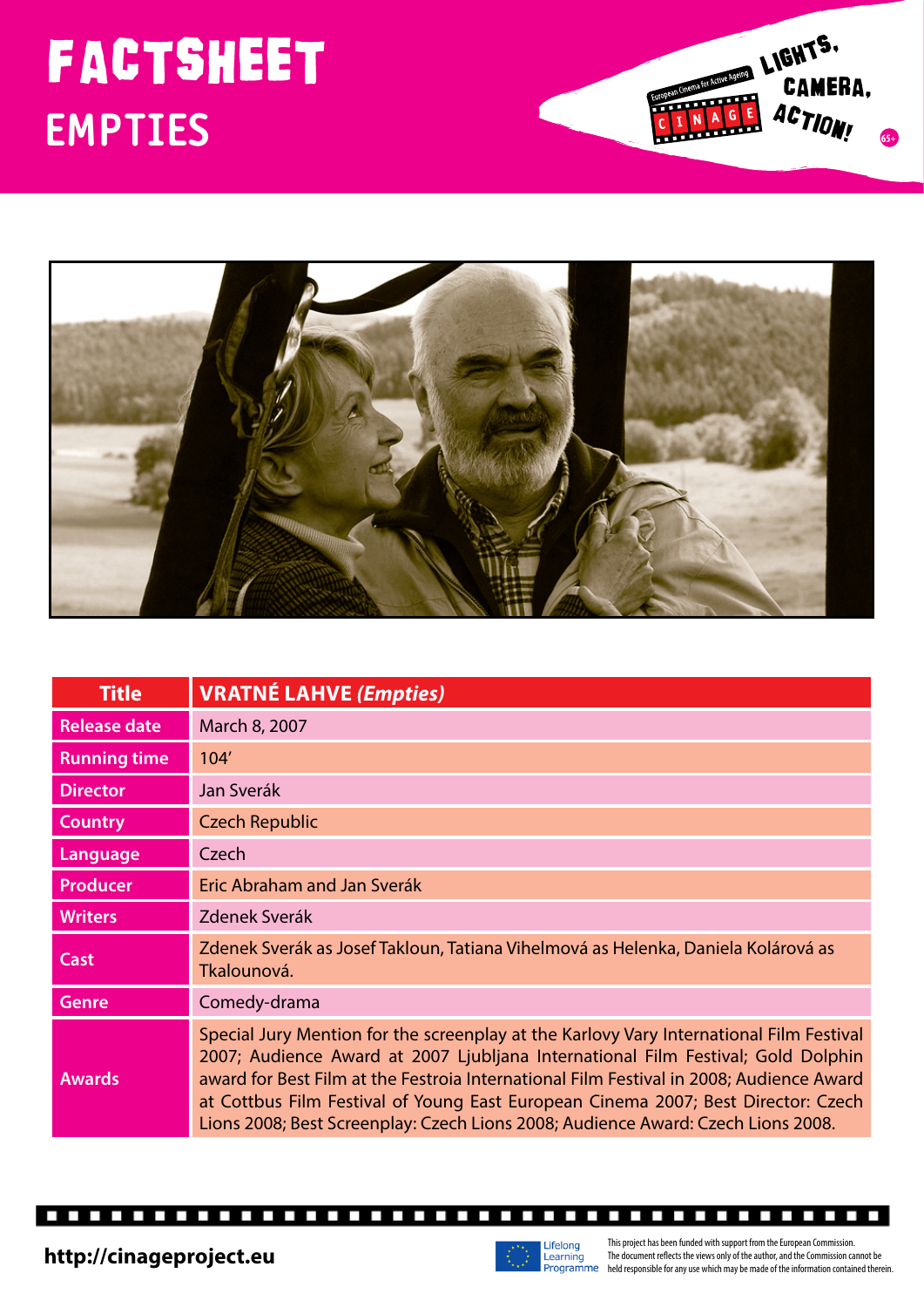## FACTSHEET LIGHTS. **EMPTIES**

| <b>Plot</b> | The opening scene takes us for a bus ride. The main character Josef Takloun is trying<br>"to educate" a young man who does not even dream of giving up his seat to him, the<br>much older Josef. This is an illustration of the cultural generational gap older people<br>belonging to a different culture and being used to different types of relationships.<br>Josef is getting ever more bored by his teaching job. He is dictating a story about an old<br>man, longing for love and understanding. Students are ridiculing him and joking about<br>the story which does not appeal to them and is not worth in their eyes, so they are<br>having lots of derogatory remarks. Their new values, new perspectives are opposing<br>Josef's values and views. |
|-------------|-----------------------------------------------------------------------------------------------------------------------------------------------------------------------------------------------------------------------------------------------------------------------------------------------------------------------------------------------------------------------------------------------------------------------------------------------------------------------------------------------------------------------------------------------------------------------------------------------------------------------------------------------------------------------------------------------------------------------------------------------------------------|
|             | Students often complain about Josef's teaching. There is a daring and shameless<br>student. His father is rich and contributes financial means to the school which he thinks<br>gives him the right to belittle the teachers. The headmistress asks Josef to write a letter<br>of apology to the boy's parents for having been "rude" to him. This is too much to ask<br>the humiliated Josef!                                                                                                                                                                                                                                                                                                                                                                  |
|             | Josef gets home. He is trying to vacuum clean the curtains under his wife's stern eye.<br>On one side, she considers him as being gawky while he is trying to hang the door on<br>its hinges, and on the other side, he is not satisfied with her ironing and simultaneous<br>watching a TV serial. "How can an educated woman watch such a show?", asks Josef<br>bewildered.                                                                                                                                                                                                                                                                                                                                                                                   |
|             | Josef is sitting in a park on a bench and a group of older people pass by inviting him<br>to join them. Josef declines their invitation. He does not feel like going with them. He<br>does not agree with their style of life. He does not feel that he belongs to them and to<br>their pointless way of life.                                                                                                                                                                                                                                                                                                                                                                                                                                                  |
|             | His wife is constantly reproaching him: "You are 65 years old and you are cycling<br>through Prague! What an idea! You will get hit by a street car!« and »You do not like<br>being at home with me!"                                                                                                                                                                                                                                                                                                                                                                                                                                                                                                                                                           |
|             | Josef has taken on a job of a speedy courier. He cycles through streets thinking about<br>his past life. He has lived many things, but he still does not know what life is all about!<br>What is right and what is wrong. He works as a courier, fine, but everybody is amazed at<br>seeing him working and they all think he is insane. »Are you still working? keep asking<br>his peers surprised.                                                                                                                                                                                                                                                                                                                                                            |
|             | Josef falls off his bicycle, ends up in somebody's garden and breaks his leg. His career of<br>a speedy courier is at its end. His wife was right. This was not for him.                                                                                                                                                                                                                                                                                                                                                                                                                                                                                                                                                                                        |
|             | New generations do not communicate as he would like them to communicate. They do<br>not greet each other. He goes shopping to a market and somebody wants to help him,<br>thinking that he is handicapped. Older people are often thought about as handicapped.<br>No, he does not need helps and is not handicapped!                                                                                                                                                                                                                                                                                                                                                                                                                                           |

П



**The Co** 

Г П  $\overline{\phantom{a}}$ 

L Г Г



. . . . . . . . .

Г п

**LIGHTS.**<br>CAMERA,<br>CAMERA,

 $\mathcal{L}$